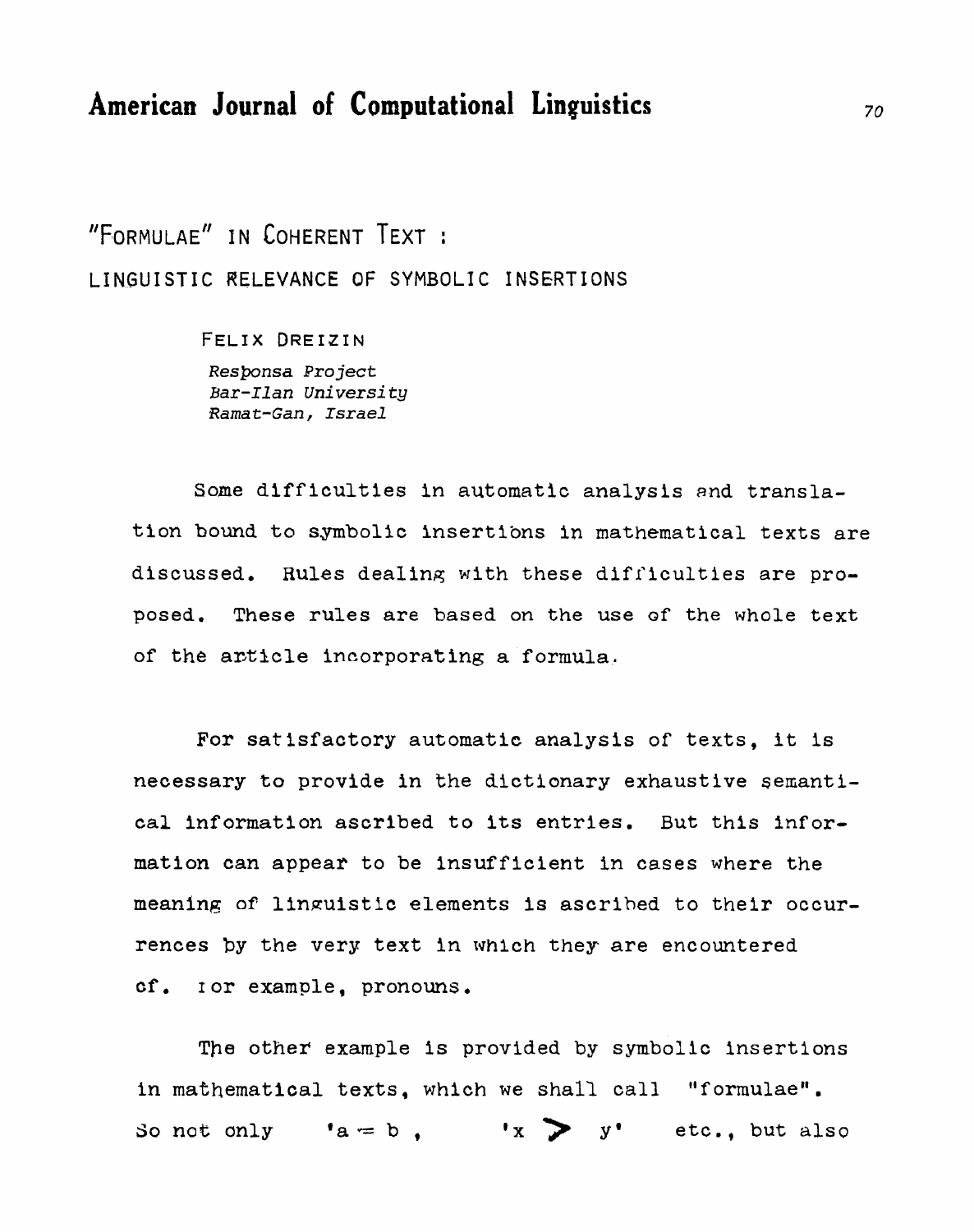$\mathbf{v}_x \cdot \mathbf{v}_2$  and so on are "formulae".

**Mathematical formula resembles pronouns in one respect:**  it is semantically **\*void**\* being out of context.

For example, 'G' may be "set", "subset", "group",  $*$  operator<sup>\*</sup>, \*function<sup>\*</sup>, \*string", \*element", \*rule of **grammarH, eto.** 

**The meaning is ascribed ta a formula by the context.**  There are a few types of formulae with fixed meanings. For example, 'dx/dy' is 'derivative'. But this situation **1s** not **typical.** 

One of the basic usages of formulae consists of naming **by formula A some individual object a belonging to some class b of objects such** that there **exists some** noun **block Cl(A) that names b.** 

For example, in the expression 'set R' the formula **\*R' names some individual set belonging to the class of %etsN-. Noun block @seta (consisting in this case- of a single -noun) names this class.** 

**So here** 

$$
CI(R) = 'set',
$$

Consider some difficulties arising in translation **because of** the **absence in a source sentence of the Cl(f)**  for **a formula E.**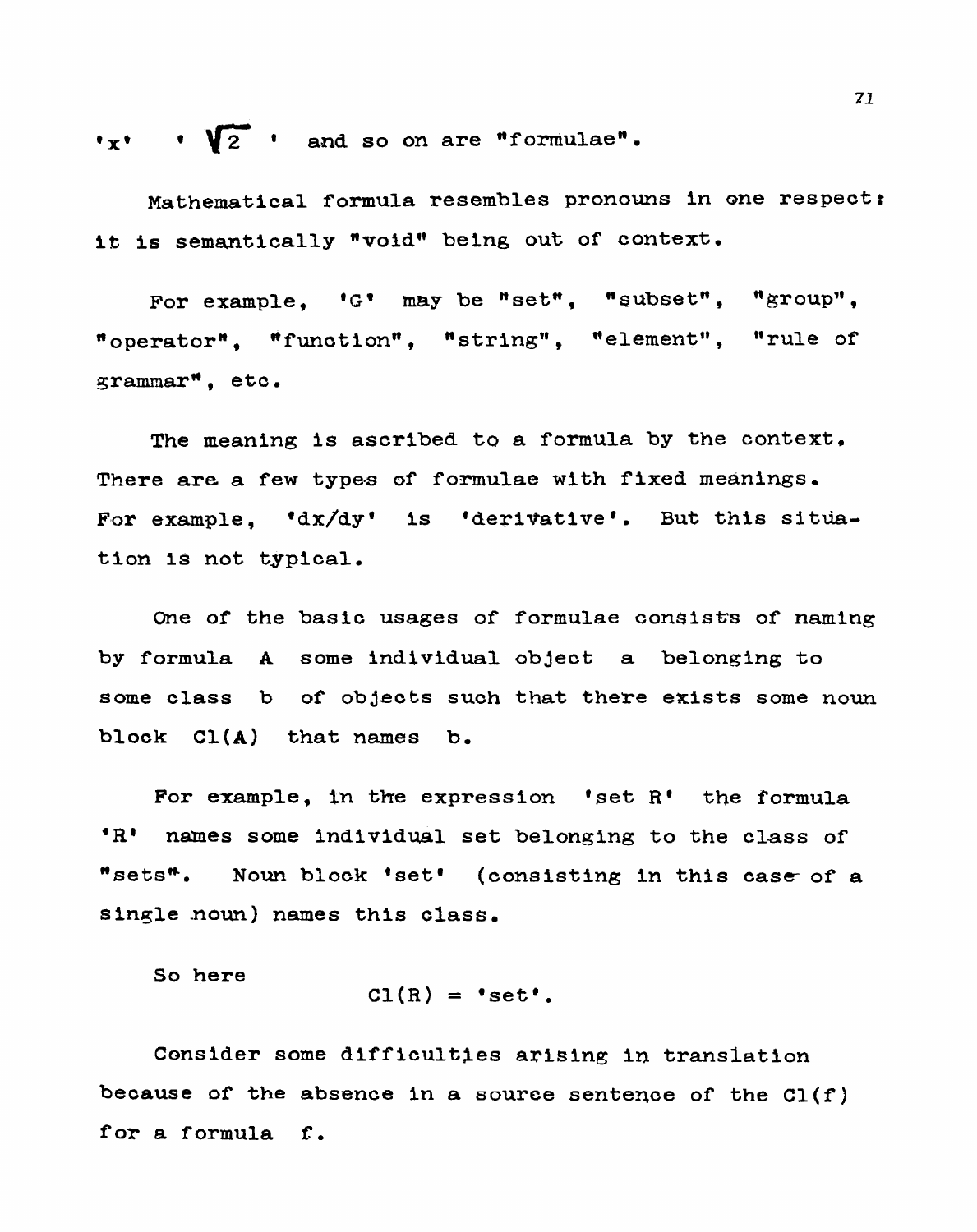Let us try to translate from, English to Russian the **sentence**  to translate from English to Russ!

**r of Rv. (1)** 

**(Previous surface syntactical analysis is, assumed, its**   $results$  being represented in dependency-tree form).

Syntactically, **this sentence (is very simple, but even an experienced** "humanq\* **interpreter would** not **be able** to **properly understadd this expression and translate it.** 

**h Russian.** the **element corresponding to the English preposition ?ofv is, generally, the grammatical meaning wgenltivell. We can ascribe this meaning to** the formula **Example 32** is the started that is expression and translate it.<br>
In Russian, the element corresponding to the English<br>
preposition 'of' is, generally, the grammatical meaning<br>
"genitive". We can ascribe this meaning to th

**\*We first find element r R** + **genitive'. (Syntactical links are also shown).** 

**At ^this point, the process of translation is suspendea because of the** fact that **in Russian two non-coordinate formulae cannot depend on the same** now.

Similar examples are provided by other languages:

'L'image  $X$  de  $Y'$ . **French: German** : **In jeder** Umgebung **V von o X\*** . Armenian: 'X-1 arzhekh**ə**  $etc.$  $\mathbf x$ ٠.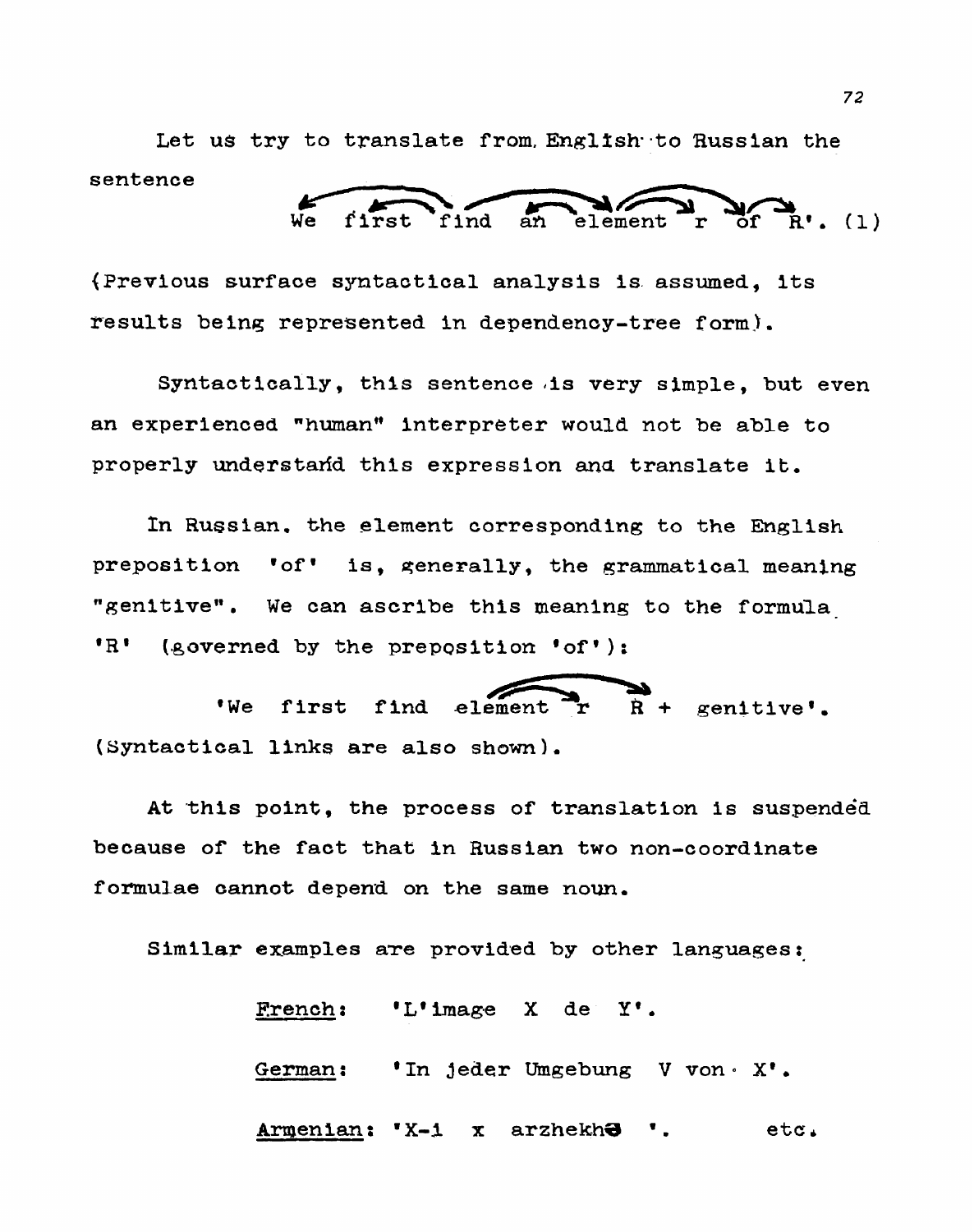**<sup>A</sup>human interpreter does** not **usually hesitate to properly translate such expressions only because he understmnds their meaning from a general background or vast context. We can point out some characteristic construe- tions in mathematical texts that** are sufficient **as contexts in such cases. Consider,** for **example, such a context.(i.e. an expression From the same text):** 

**'Let R be a ring with a unity I\*.** (2 for expression (1), and let us formulate very simple **rules** *<sup>t</sup>*



**Here f is some flformulan, N** - **a** noun **block,** 

**With the aid of the rules R and R we can**  $\frac{1}{2}$ **1 2 obtain from (1) and (2) the following expressions**  With the aid of the rules R and R we can<br>  $\frac{1}{2}$ <br>
in from (1) and (2) the following expression:<br>
We first find an element<br>  $\frac{1}{2}$ <br>
We first find an element<br>  $\frac{1}{2}$ <br>  $\frac{1}{2}$ <br>  $\frac{1}{2}$ <br>  $\frac{1}{2}$ <br>  $\frac{1}{2}$ <br>  $\frac$ 

of  $\sum_{\text{rine } R}$ **'of ring R**  which is easily translatable to Russian: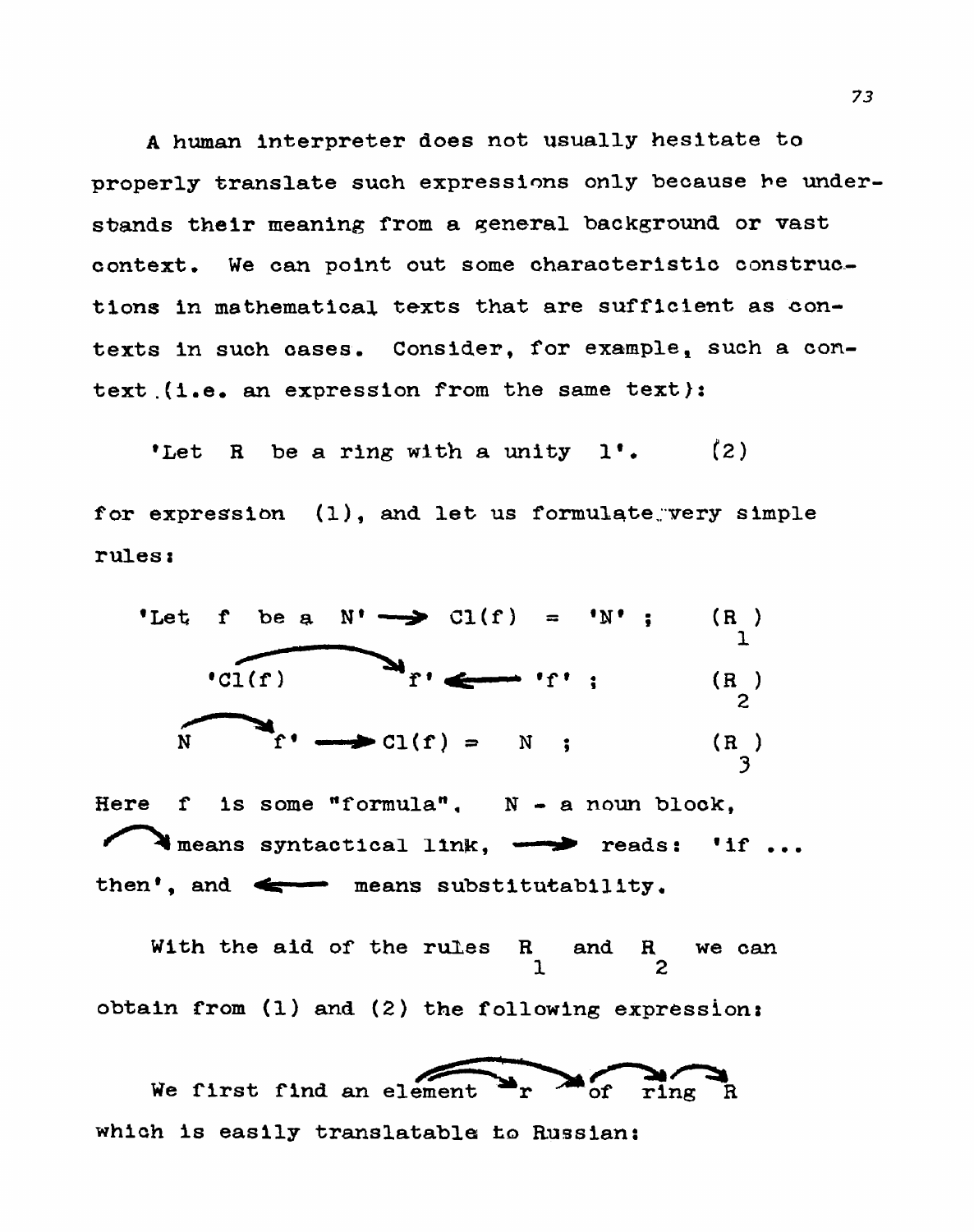

(The relevant syntactical links are shown; the two "formulae" depend on different nouns).

Of course, 'ring R' is not substitutable for R in the expression 'ring R'

The expression

"Components  $x_{i}$  are nonnegative"

with the aid of the rule  $R_3$  provides us  $Cl(x_1)$ and helps to translate the expression:

'A unique value  $\alpha$  of  $x_1$  '

Cf. also the contexts:

'L'espace topologique Y' and

'Ein topogener Raum  $X^{\bullet}$ 

for the French and German examples above.

Let us now try to translate to Russian the following expressions:

'H is cyclic'  $(3)$ ; 'A smallest k'  $(4)$ .

A predicative adjective in Russian must be put in grammatical agreement with the subject of the sentence; an attributive adjective - with the governing That is, the Russian adjectives for cyclic' in noun.  $(3)$  and for 'smallest' in  $(4)$  must agree in gender

74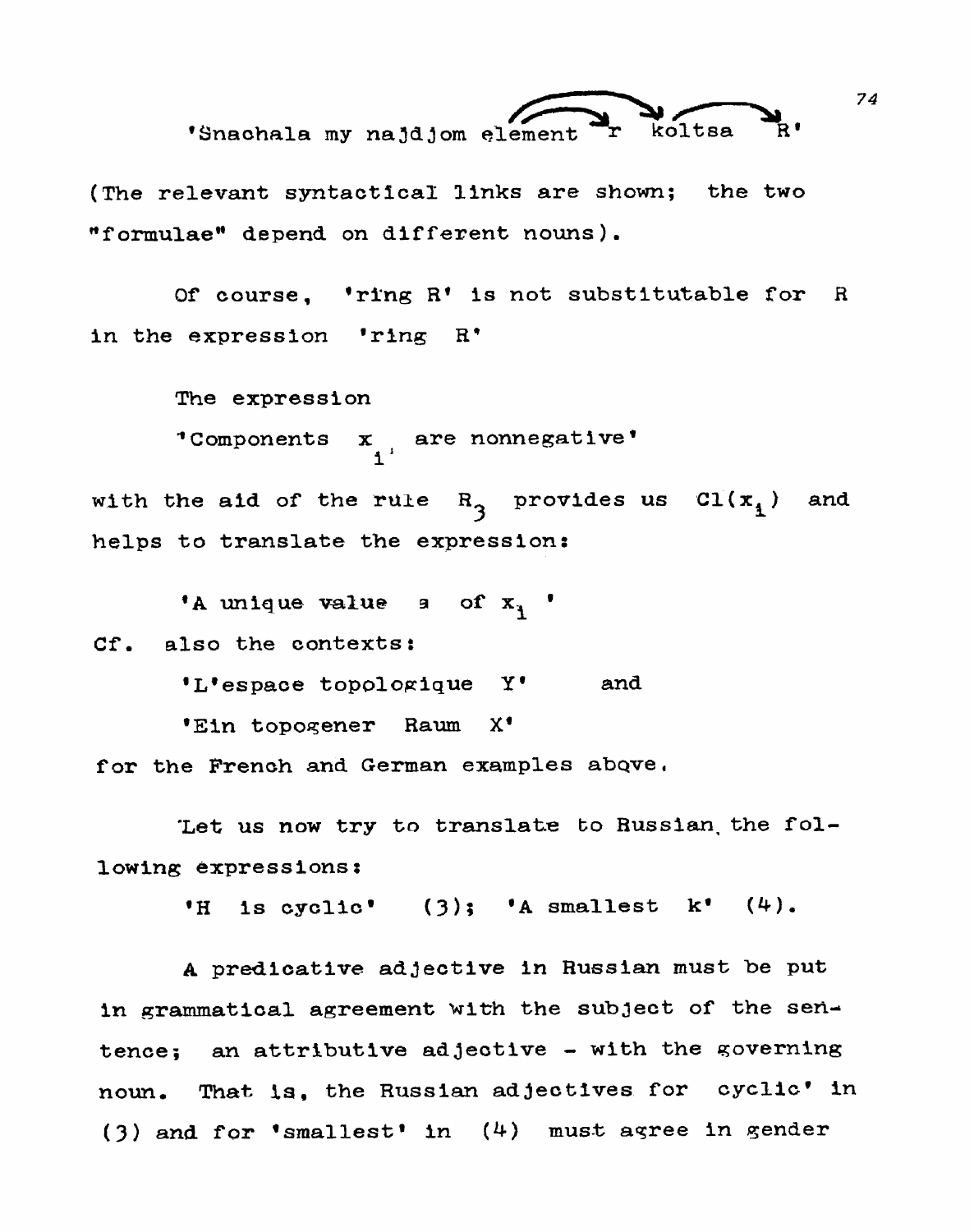with 'H' and 'k' correspondingly. It is clear that the information about the gender of a "formula" can be proyided by,  $Cl(f)$ . Having defined  $Cl(H)$  = 'matrix' for which the translation

### 'MATRITSA'

is feminine, we receive for (3) the translation

'H javljajetsja tsiklicheskoj'.

There exist numerous other expressions for which the finding of Cl(f) is very desirable, for example:

We define j and k by  $j = m + n$ ;  $k = m - n'$ . (5) The "direct" translation of (5) to Russian:

'Opredelim j i k putjom  $j = m + n$ ; k = m - n' is not smooth enough; the translation:

'Opredelim j i k s pomoshju sootnoshenij

 $j = m + n;$   $k = m - n'.$ 

("We define j and k by correspondences  $j = m + n$ ;  $k = m - n$ ") is much better.

 $CI(f)$  can be sometimes defined from the very formula f. For example, 'a = b' is "equality", 'a > b' is "inequality", and so on. Sometimes the "meaning" of a formula f can be derived from words syntactically linked to this formula or from a more complex formula F incorporating f.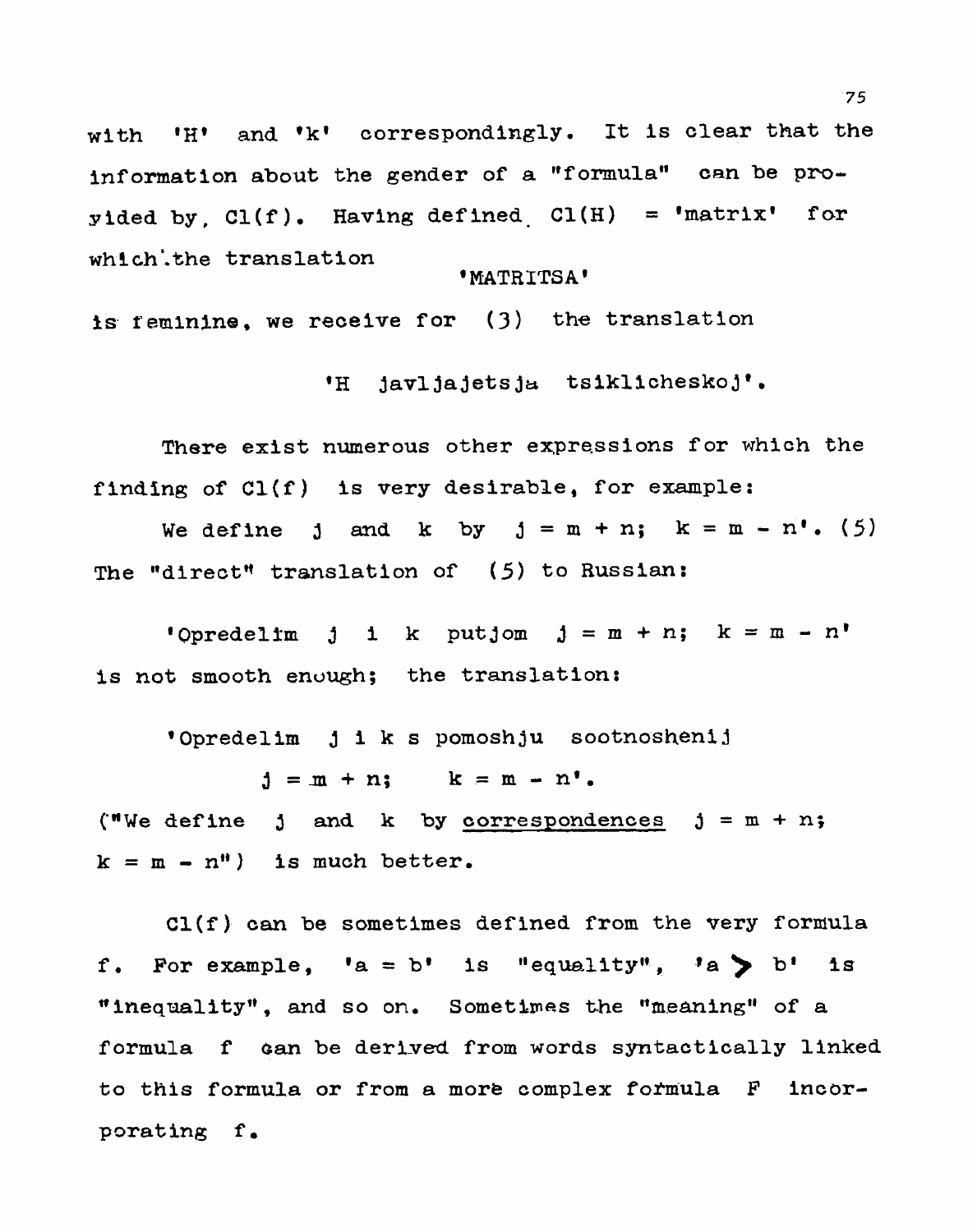For example, from the expression

 $T: A \longrightarrow B$ 

we can derive that 'T' is a "transformation" and that **A and B are "sets"**. From the expression

$$
\mathbf{a} \in \mathbb{B}^*
$$

**we can derive** that **'B' is a "setu and that** 'ap **is an**  "blement".

In

**'Subset of A'** 

**A@ is a \*.setN. In** 

'Differentiation (or: integration) with respect to  $x^{\dagger}$ , 'x' is a "variable", and so on.

**Cl(f)** for **a formula f can be sometimes a** more **or less bulky expression consisting of a noun with words depending on the** noun directly **or Indirectly.** 

Example:

**'Tous les ensembles Li d indices lnferieurs**   $\underline{\mathbf{a}}$  un nombre donne  $K'$  (Cl(L<sub>1</sub>) is underlined).  $(6)$ 

In this case we can reduce  $Cl(L_1)$  to only one word **\*ensembles\*. But in rare cases such reduction will produce absolutely inadequate translations,** 

### **Example t**

**In the expression** 

**'Pour les fonctlons x(t) de Lg**  $(7)$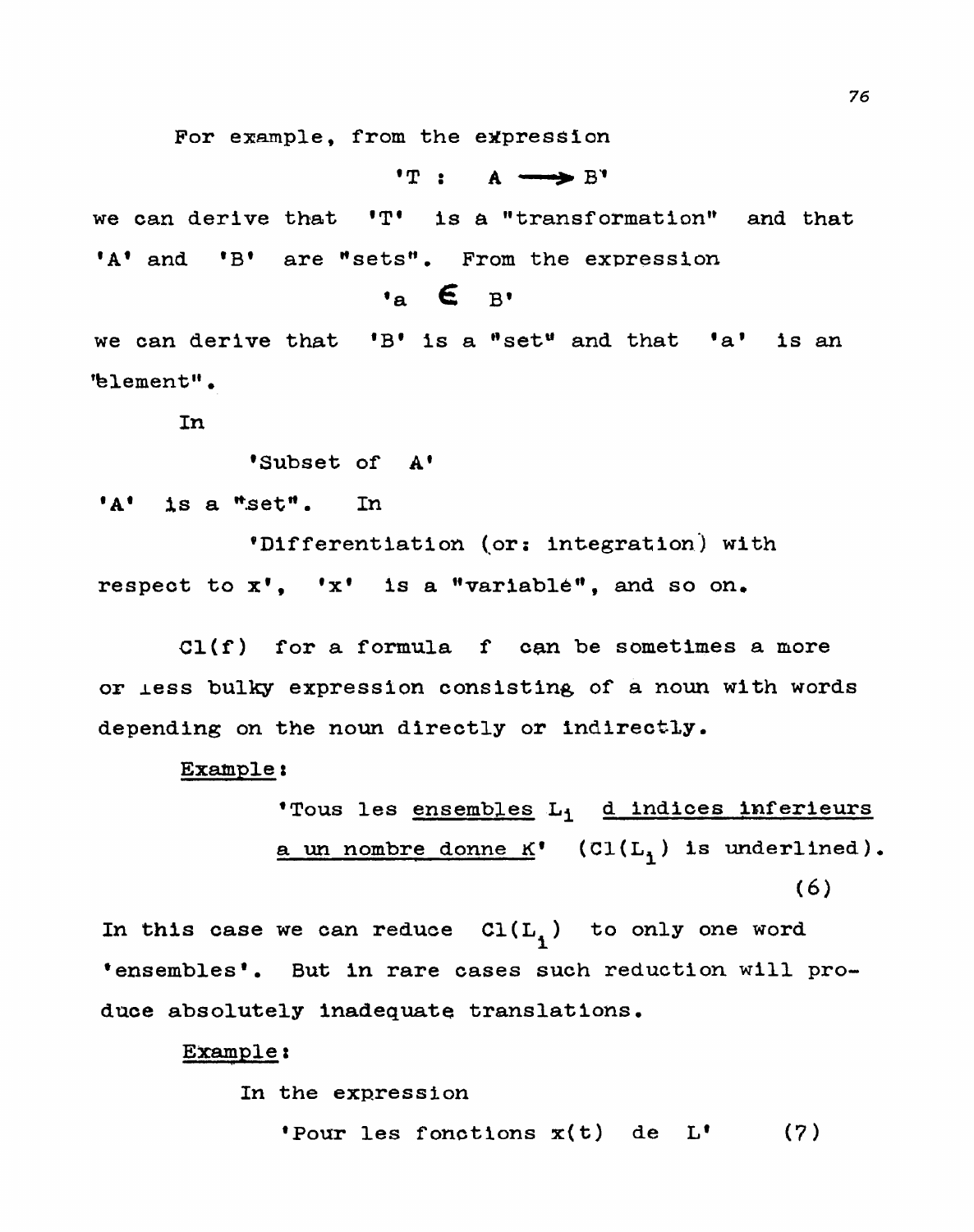**with a context** 

**,La partie** cornwe **L de tous les ensembles Li** ' **(Cl(L) is underlined),** 

we cannot reduce C1(L) to only one word 'partie', which **Is its syntactical governor,** 

It is very difficult to formulate a general rule to **discriminate between cases of typee (6) and** (7).

The **expression. (7) om be translated using a**  synonym for  $Cl(L)$ , for example, 'ensemble', having in **mind** that **the intersection of several sets is also a set.** The **computability of such** synonyms **can, of course, be questioned,** 

Now we shall consider some problems arising in trans**lation of Russian mathematical texts into European and**  other **languages.** 

**The construction** 



**in Russian has two syntactical** meanings,

**(a) appositive:,** 

'podmnozhestvo  $-B<sup>1</sup>$ 

"subset B":  $\blacksquare$ 

**(b) genitive:'** 

'podmnozhestvo B'

 $=$  "subset of  $B$ ".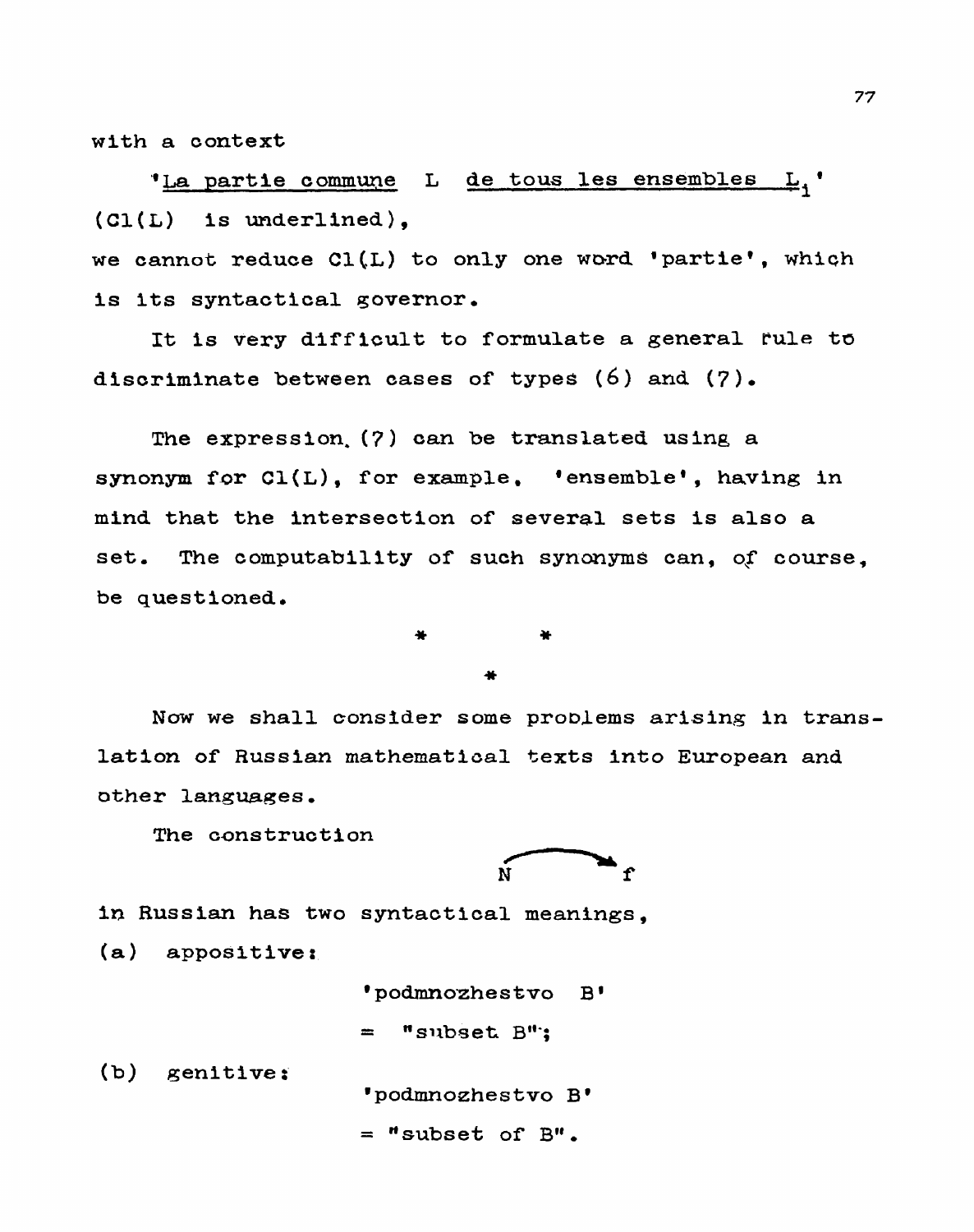**The cause of thls difficulty is** the **omission of Cl(f) in** r;ne **surfaoe syntactical structure of some Russian sentences:** 

```
lpodmnozhestvo mnozhestva Bv- 'podrnozhestvo Bp 
     "SubseT (of 1 set B" "Subset (of) Bn.
```
In such cases the genitive link is rare (5% of zhestvo B'<br>et (of) B".<br>rare (5% of<br>N<br>f, i all occurrences of constructions of type  $\tilde{N}$  **f**, i.e. **several-dozen occurrences in a mathematical article).**  The **task of automatic** cho1c.e here **is very difficult. It**  was solved only partially. We can choose from the text **of an article about 70% of all occurrences of** the **appo** $s$ **itive links and also some occurrences of genitive links, The rest of occurrences remain ambiguous.** 

The **proposed procedures were checked in exhausting manual experiments,** hue **their aaaptation** for **computer is quite feasible.** 

### **Choice of appositive links**

**Let us consider the following empirically stated ax h oms val id** :

**(A** ) **In** the **same Russian** text **every** two **different 1**  of appositive links<br>
consider the following empirically stated<br>
valid:<br>
In the same Russian text every two differen<br>
occurrences of the same expression of type<br> **A**<br> **occurrences of the same expression of type**<br> **occurrenc N f are or both appositive or** both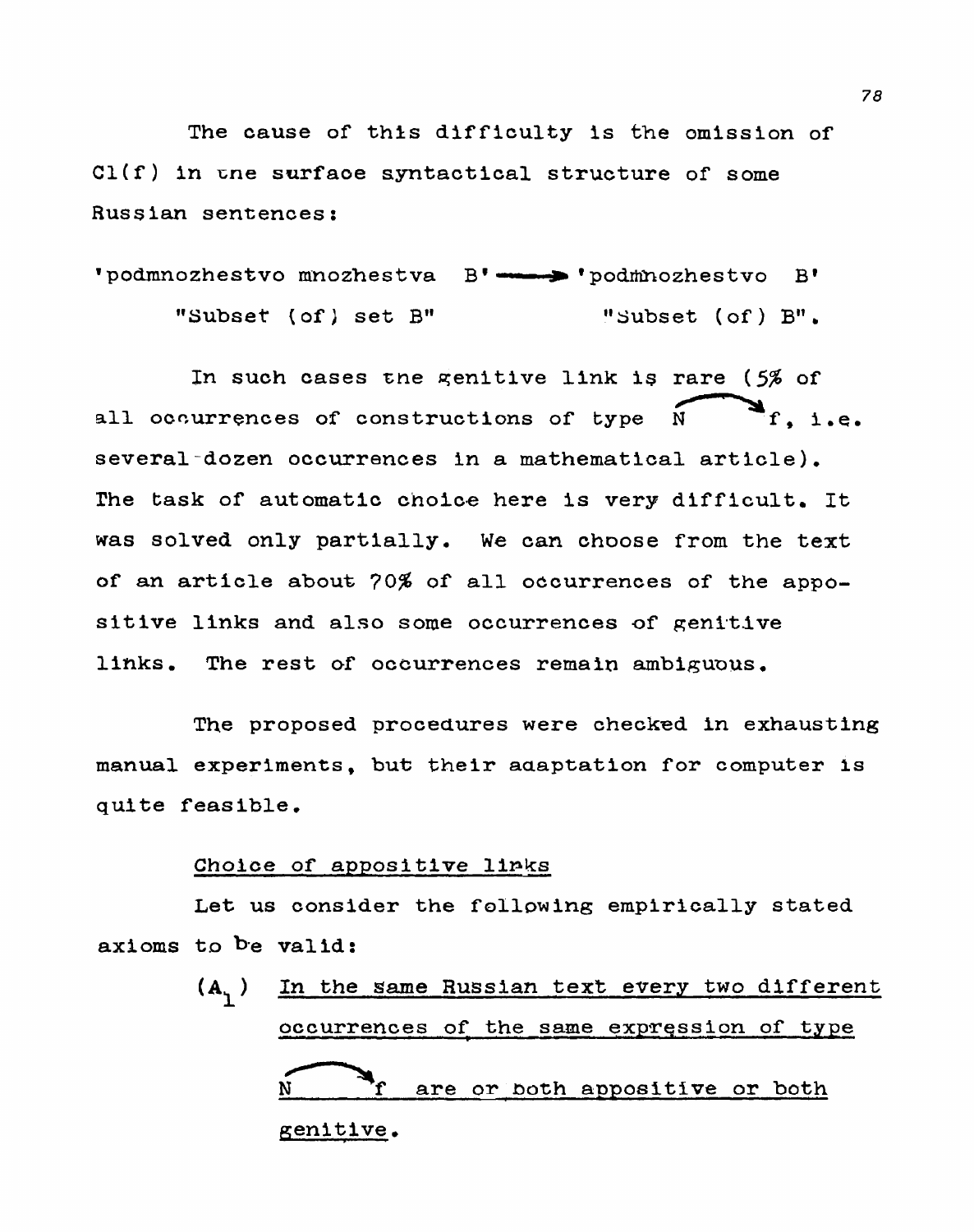**So, if we have s-ucceeded in clarifying the meaning of a link in one** occurreme **of a construction, we can ascribe this meaning to every occurrence of** the **same construction.** 

**(A~) In a.construction of the type**  where f<sub>l</sub> and f<sub>2</sub> are two syntactically **co**-**~rdinate formulae, the two links** are both **appositive or both qenitive.** 

For example, having a construction

'mnozhestva A 1 B' ("sets A and B" or "sets of A and B") **and** knowing **that in** 

the **link is appositiye, we** can **consider** the **link in** 

'mnozhestva A'

**\*mnozhestva Be to also be appositive (1.e. "sets A and B").** 

 $(A_3)$  Let us call constructions of the type **f jest' N\***   $("f 1s N")$ 

and

**\*oboznachim N** cherez **f\***  ("Let us designate N by f")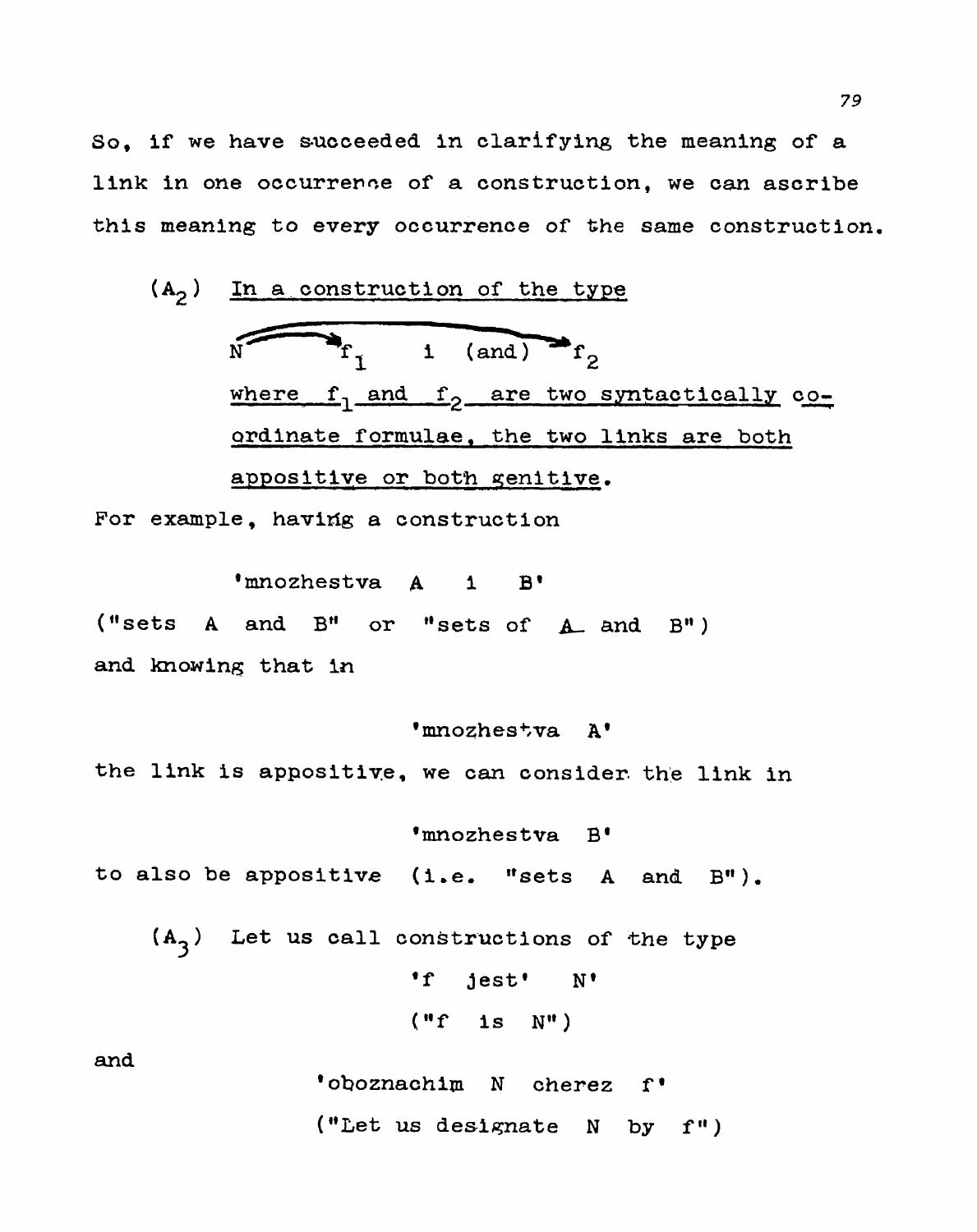introductory **construotions.** Every **introductory construc**tion ascribes the meaning to the formula which it intro**duces. 11** The meaning to the formula which it intro-<br> **In every construction N T, for which an intro-**

**ductory** construction **exists** in **the same text. the**  link is appositive

 $(A<sub>1</sub>)$  Sometimes the meaning is ascribed to a formula without any introductory construction.

# The **link in an** occurrence **r of a construction**  of type N Tf is appositive, if the expression

### **f has** not **occurred in the text berore. r,.**

In this case the formula f must also not occur before **r as any coherent part (subformula) of some other formula**  F. Because the meaning can be ascribed to a formula f by **its** place **In** F **tsee above).** Sut to **use** the **distinction between a** coherent **and a non-coherent** part **of a** formula  $(Cf. 'a + b' in '(a + b)/d'$  and in 'ca + bd'), we need **a calculus of' all mathematical** symbolic **notations, of which**  only **small portions exist (Cf. arithmetic expresssionS 0f programming languages). Because of this**  $A_{lt}$  **was formulated in the above form).** 

**(A** ) Sometimes there **occur in mathematical texts <sup>5</sup>** expressions **where verbal and symbolic parts are interwoven**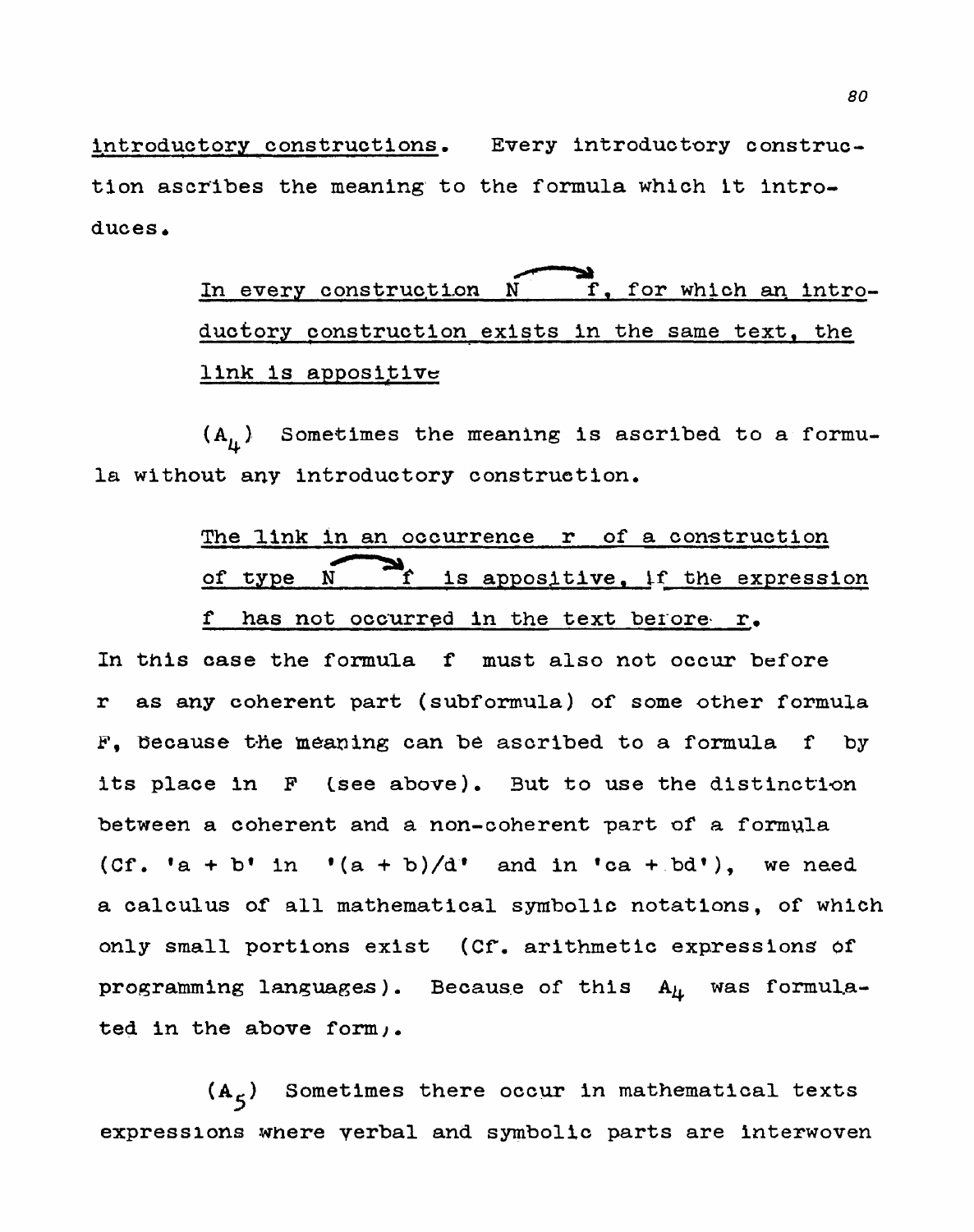so that in syntactic analysis a symbolic insertion appears not as a single unit but as a complex construction having its own structure. Some parts of a formula can have links of their own with the external verbal parts of the sentence.

Examples:

1. 'funktsija L  $\in$  H(R)'.

("Function  $L \in H(R)^n$ ).

Here  $\cdot$   $\epsilon$   $\cdot$  is the predicate of the sentence, 'Function' is its subject and  $f_{H}(R)^*$  - an indirect object. The sentence can be read as' 'Function L belongs to  $H(B)$ .

> 2. 'Dlja ljubogo l  $\epsilon$  B imejem'... ("For every  $1 \in B$ "...)

Here  $\cdot \in \cdot$  is an attribute of 1 and can be read as 'belonging to'.

3. 'funktsija L $\epsilon$  H(R) opredeljajetsja'...

"Function  $L \in H(R)$  is defined by"...)

Here  $\cdot \in$  H(R)' is an attribute of 'Function', and 'L' is an apposition modifying the same word. But the whole string  $L \in H(R)$  can also be considered an apposition modifying the word 'function'. So, we can formulate a rule: If the link in some construction of the type N f  $1s$ appositive, then the link of the same N with the formula f R. f', where R is one of the symbols=,  $\neq$ ,  $\leq$ ,  $\geq$ ,  $\geq$ ,  $2.6.5.5.3$  or  $\overline{3}$  and  $f$ ! is a (coherent) part of the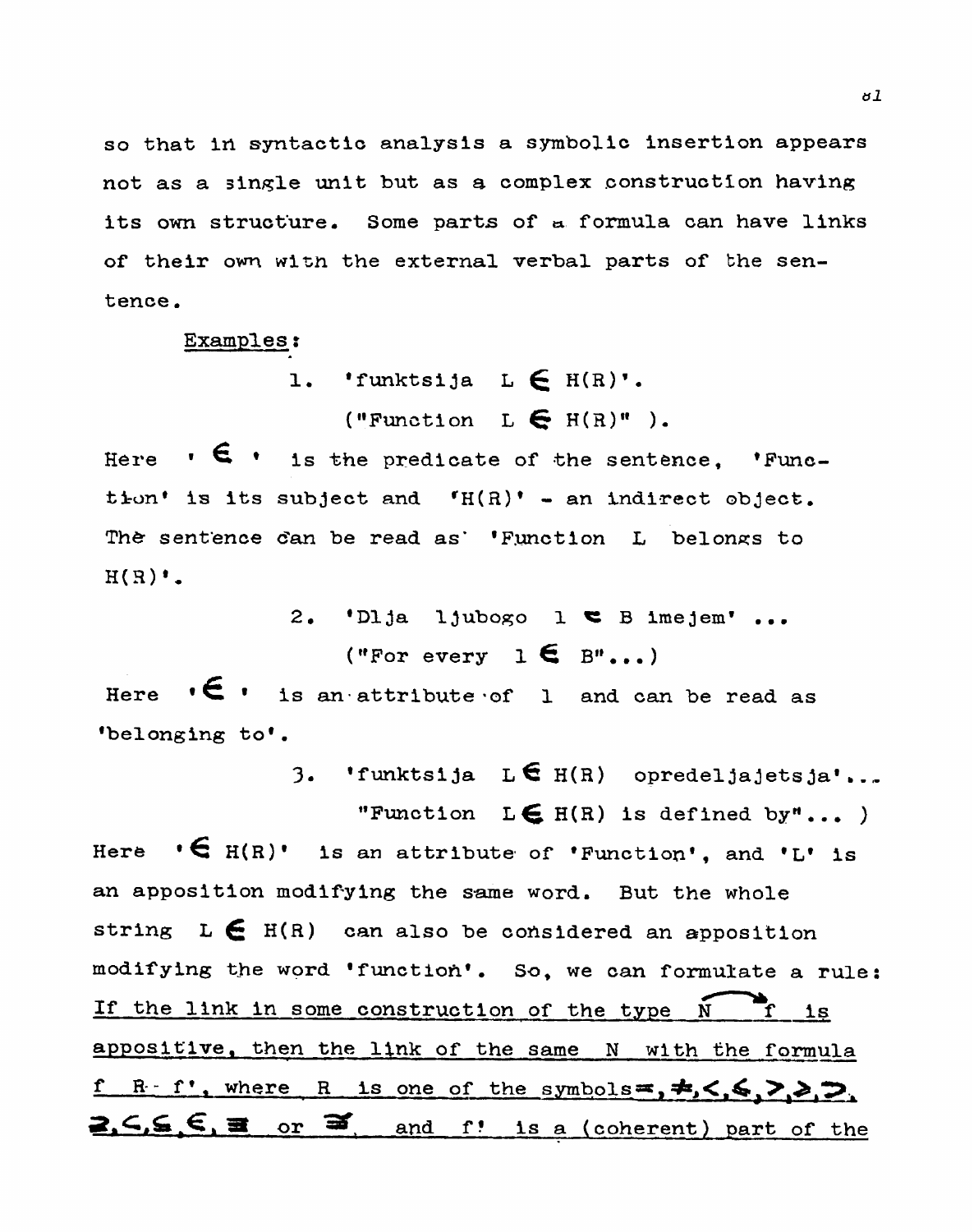formula **f R f' Ls also appositive.** 

The **inverse also holds true.** 

Using the  $axioms$   $A_1$  to  $A_5$  cyclicly, we receive the **70% mentioned above.** 

**Example** :

Let us assume that the following Russian expressions **belong to** the **same mathematical text (and the** prelimi**nary syntactical analysis has already been done):** 

- **(I)** @Oboenachim **etu tsepochku** cherea **A' ("Let us designate** thsiS string **by A"** ) ;
- $(2)$  **'tsepochki A i B = D' ("strings. A and B** = p"? **Strlngs of A and**   $B = D''$ ?);

**(3) tsepochki B 1 F' ("strings B and Fw? "Strings of 3 and F"?);** 

(4) **tsepochka Fg** 

**("string Fg'? "Stride; of Fw?)** 

**Using axioms**  $A_3$ **,**  $A_1$ **,**  $A_2$ **,**  $A_5$ **,**  $A_1$ **,**  $A_2$  **and**  $A_1$  **we can ascribe the meaning "appositive" to the link in** (4).

**Assuming** that In **<sup>a</sup>text expressions (2), 3 and**   $(4)$  are present, and that the occurrence of  $^{\bullet}$  **F**<sup> $\bullet$ </sup> 1n  $(4)$  is **the f1rs.t; occurrence of this formula, we Can ascri3e to** the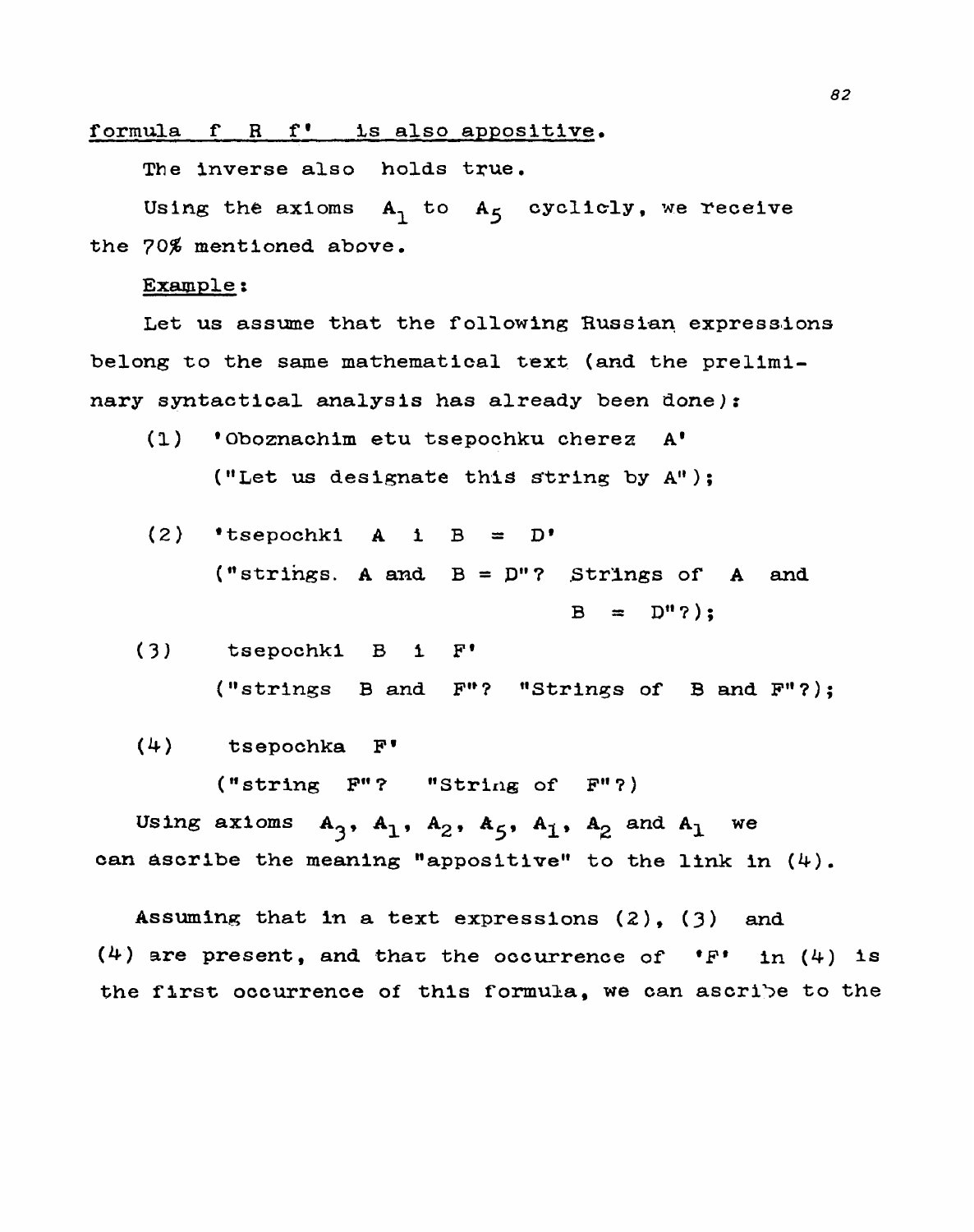**1 ink** 

### **'tsepachkl A'**

in (2) the meaning "appositive" with the aid of axioms  $A_{\mu}$ , **A1 A, A5 and A2** .

**So, we receive for expressions (2) to (4) translations:** "strings **-A and B** = **DM; \*stxings B and FH** ; **\*string F\*** 

**It is worthwhile to mention** that **the same formula may occur in a** text **being linked appositively to** several **d%ffe,rent** *noms,* **for example,** 

'mnozhestvo  $R'$  ("set  $R''$ ) and  $\bullet$  mnogoobrazije R' ("manifold R"). Different N's in expressions of the type  $\overrightarrow{N}$  **i** (with the same f) can refer to each other as genus and species or can name objects for which the fact of their **identity has been proven in the text.** Using the  $ax1$ om  $A_{\mu}$ **we can (very** rarely) **make an** error. **An error can occur in a case where the f~rmula has the** meaning **specified once**  and for all independently from the text. So, without any **previous definition of the meaning in an introductory** con**struction or in a** construction **wftn tne apposftive link, a**  formula can at once be linked genitively to a noun.

**This situation is** not **typical in mathematical texts, Ih thls case we have a hieroqlyphio word (cf.** '&', @\$' **in common Enqlish) and** not **a freely chosen notation. Such a word must be storea in the dictionary (wlth the**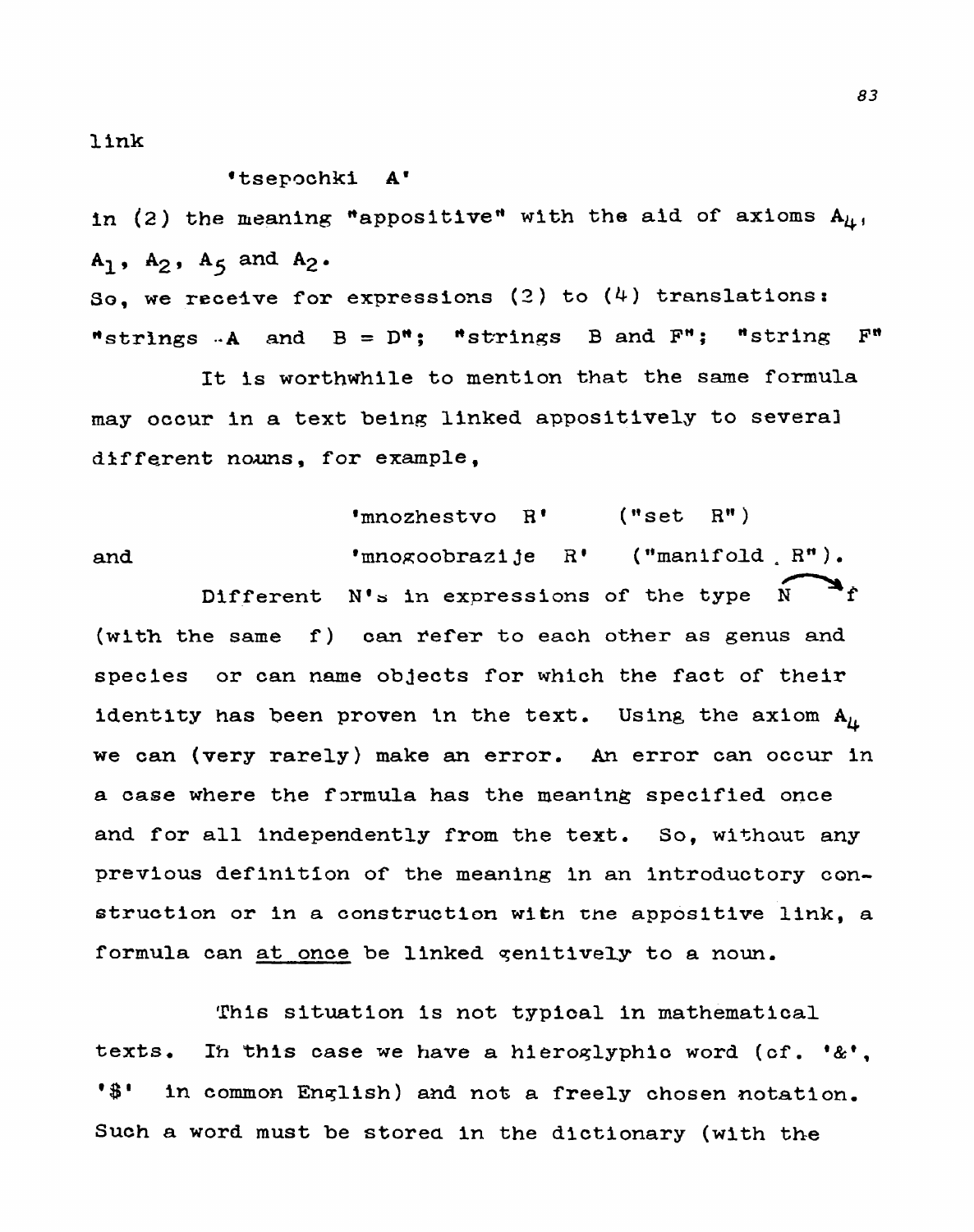$\frac{1}{2}$  **epecific** meaning ascribed to it). For example, 'dx/dy' is 'derivative'.

Using Cl(f) in every case of occurrence of every **formula,** authors **of mathematical cexts would nake the above procedures unnecessary. The problem qf standardizing** the language of scientific publications is not new, and in **many cases some format of texts is prescribed.** 

The problem of choosing occurrences of genitive **links in constructlons of the type N- f** from **the set of all occurrences af such constructions in mathematical texts and,** also, **of** choosinq the only **semantically relevant**  governor for **a** formmla **which has several** formally **equivalent ones Is considered in (1). The qeneral procedure for resolving ambiguities in** surface **syntactical arialysis using broad** context **Is proposed in (2** ).

**84**